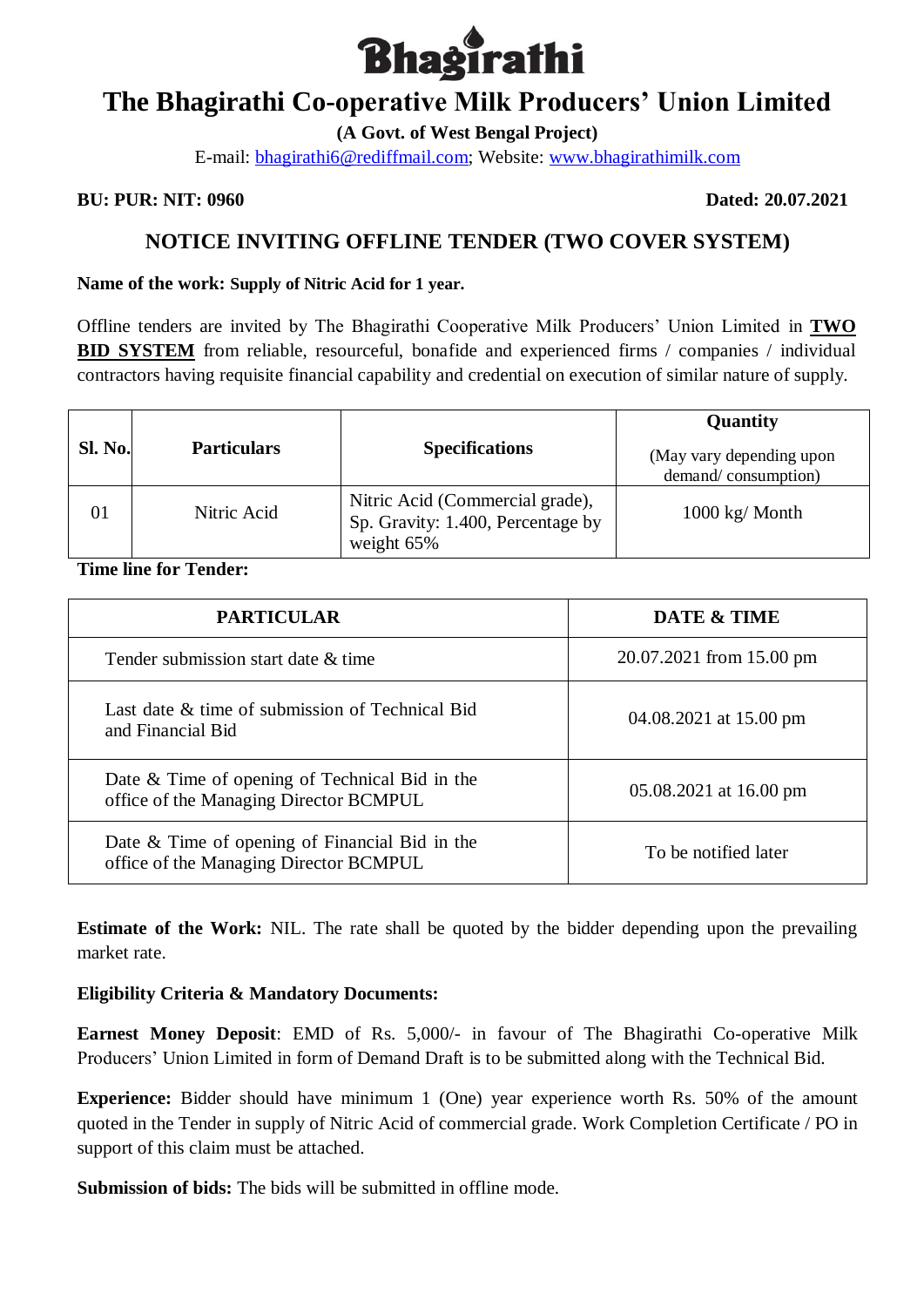

**(A Govt. of West Bengal Project)**

E-mail: [bhagirathi6@rediffmail.com;](mailto:bhagirathi6@rediffmail.com) Website: [www.bhagirathimilk.com](http://www.bhagirathimilk.com/)

### **Technical bid submission:**

The entire mandatory documents namely

- 1. Credential for supply of similar nature of items to any Dairy/ Govt. Organization/ Autonomous bodies/ undertaking etc. Work Order/ Completion Certificate in support of you claim must be submitted.
- 2. EMD of Rs. 5,000/- in favour of The Bhagirathi Co-operative Milk Producers' Union Limited payable at Berhampore. EMD shall be exempted for MSE/MSME subject to submission of relevant documents.
- 3. GST Registration Certificate
- 4. Copy of valid PAN Card
- 5. Quality Analysis Certificate / Quality Assurance Certificate

Shall be placed in a sealed cover having written on top "**Tender for Supply of Nitric Acid**".

#### **Financial Bid Submission Format:**

The financial offer of the bidder shall be submitted in a sealed cover having written on top "Financial Bid for **Tender for Supply of Nitric Acid**". The financial offer of the bidder shall be in the following format:

To Bid Inviting Authority Office of the Managing Director The Bhagirathi Cooperative Milk Producers' Union Limited Sub: Financial Offer Sir, I beg to submit that I agree with all the terms and conditions mentioned in the NIT No………….. Dated …………… and submitting my Financial Offer is Rs…………/kg for **Supply of Nitric Acid** in my financial offer includes all the taxes and incidental charges FOR BCMPUL. The Total Cost in this contract is Rs…………….. inclusive of all for 1 (One) year. You are requested to kindly accept my financial offer Yours faithfully Dated: [Name of the Bidder]

Both the sealed covers of Technical and Financial bid shall be placed in another bigger sealed cover having written on its top as "BID for **Tender for Supply of Nitric Acid**".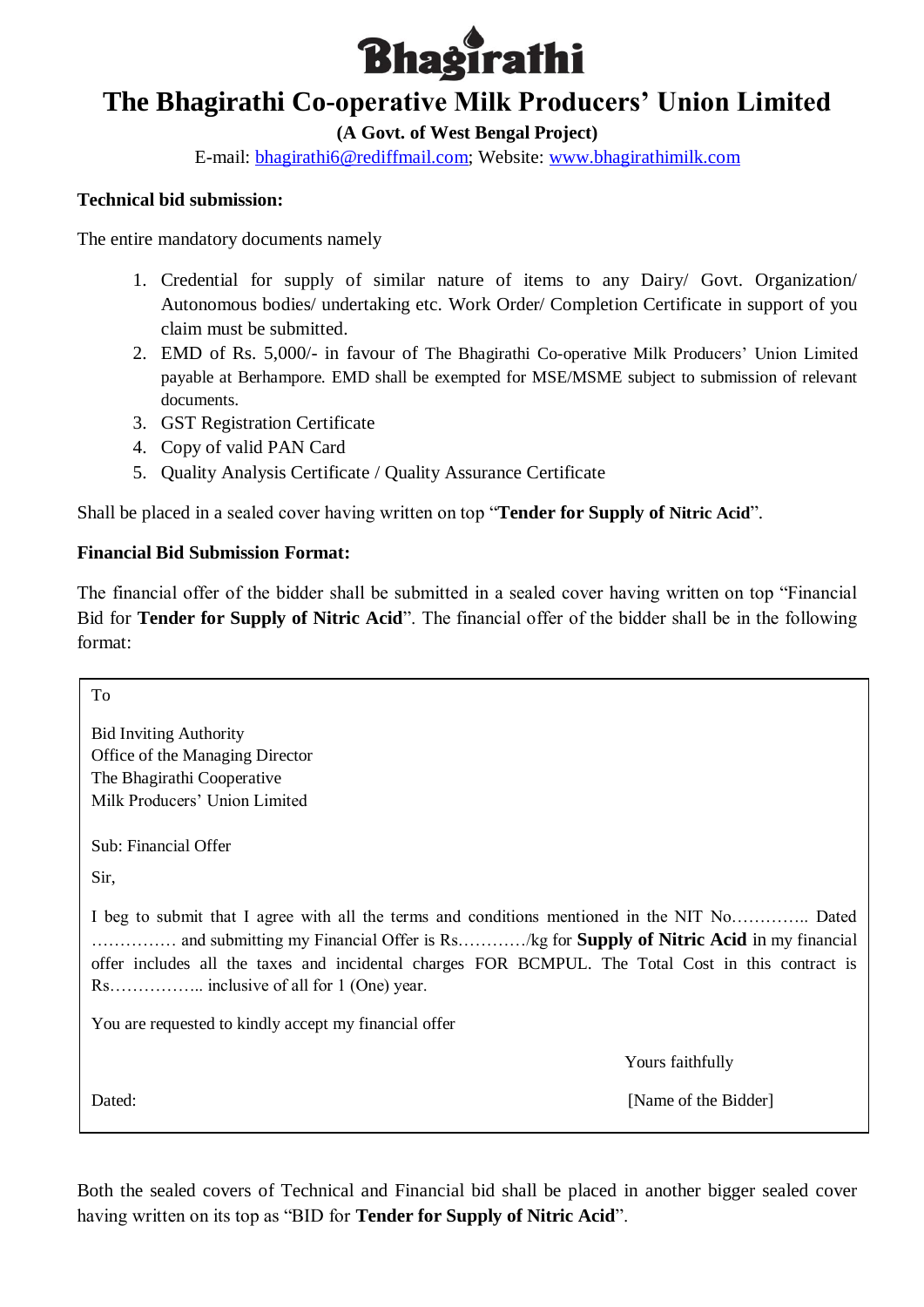

**(A Govt. of West Bengal Project)**

E-mail: [bhagirathi6@rediffmail.com;](mailto:bhagirathi6@rediffmail.com) Website: [www.bhagirathimilk.com](http://www.bhagirathimilk.com/)

The bid shall be submitted in The Bhagirathi Cooperative Milk Producers' Union Limited, Feeder Dairy, Panchanantala, Berhampore, Murshidabad, 742165,WB.

**Validity of the bid:** 365 days.

**Validity of Contract:** 365 days.

### **Other Terms & Conditions:**

- 1. The bidders are required to submit their tender before last date and time of submission. No bids will be accepted for evaluation after last date and time of bid submission.
- 2. Partial/incomplete tenders are liable to be rejected. The tender documents should be properly indexed and signed and sealed by the bidder.
- 3. The rate quoted in the financial bid is fixed for the Tenure of Contract and there shall be no variation in rate whatsoever and no claims regarding escalation of rates will be entertained during the contract period.
- 4. Price quoted by the bidder should be inclusive of all taxes levies packing, forwarding and transportation charges & FOR Bhagirathi Milk Union.
- 5. EMD of successful bidder shall be converted to security deposit. EMD of unsuccessful bidders shall be refunded. EMD shall not carry any interest. The EMD which has been converted to Security Deposit shall be released after 1 month of successful execution of the Contract.
- 6. Time being the essence of the contract, materials must be delivered within 30 days after placement of Supply Order. The party should have the capacity to supply the consignments required for 3 months in a single month if any exigency situation arises.
- 7. Penal Clause: Liquidated Damage of 0.5% of the total cost shall be charged if there is any delay in supply of goods subjected to a maximum of 10% of the total cost and the amount shall be recovered from the bills. If the Milk Union makes alternative arrangements due to negligence of the party, the cost of the consignment arranged from the different source shall be deducted from the supplier.
- 8. Force Majeure: For delay in supply of goods for which neither the supplier or the Milk Union is responsible like strikes, lockouts, war, catastrophe shall be termed as "Force Majeure" and penal provision shall not be applicable.
- 9. Payment will be made in NEFT/RTGS within 45 days after delivery of goods and receipt at the Store Section of the Milk Union in good condition followed by submission of bills. The bank details of the party are to be mentioned in the bills clearly.